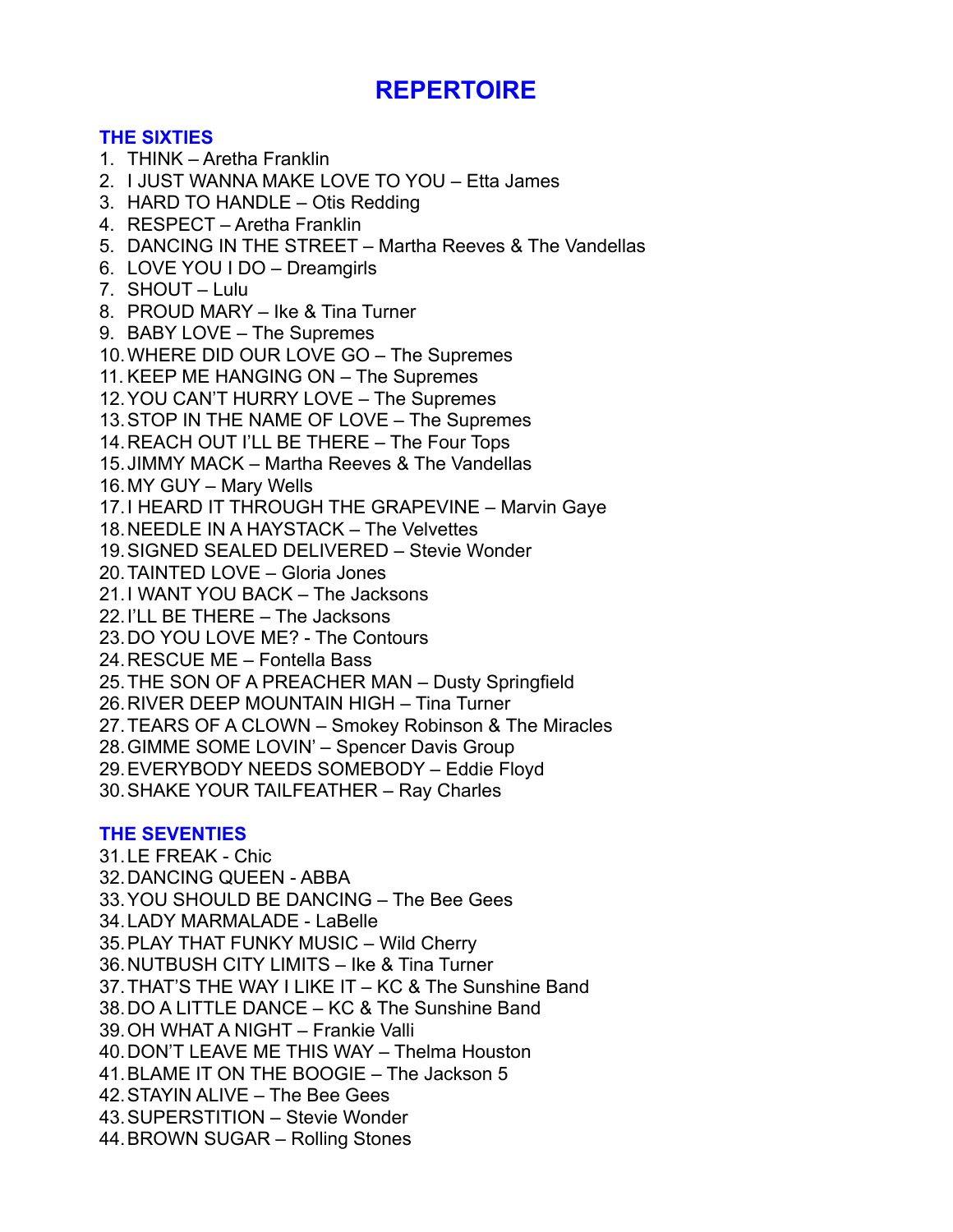45.DON'T STOP ME NOW - Queen 46.SEX MACHINE – James Brown 47.GOOD TIMES – Chic 48.LOST IN MUSIC – Sister Sledge 49.LET'S STAY TOGETHER – Al Green 50.ENOUGH IS ENOUGH – Streisand & Summer 51.I WILL SURVIVE – Gloria Gaynor 52.CONTACT – Edwin Starr 53.I FEEL LOVE – Donna Summer 54.DO YOU THINK I'M SEXY – Rod Stewart 55.EVERYONE'S A WINNER – Hot Chocolate 56.WE ARE FAMILY – Sister Sledge 57.CARWASH – Rose Royce 58.DISCO INFERNO – Tina Turner 59.HOLD THE LINE - Toto 60.GIMME GIMME GIMME - ABBA 61.GET UP OFFA THAT THING – James Brown 62.BOOGIE WONDERLAND – Earth, Wind & Fire

### **THE EIGHTIES**

63.IT'S RAINING MEN – The Weather Girls 64.I'M YOUR MAN – Wham! 65.SLEDGEHAMMER – Peter Gabriel 66.BEAT IT – Michael Jackson 67.BILLIE JEAN – Michael Jackson 68.WORD UP - Cameo 69.RELAX – Frankie Goes To Hollywood 70.NEW SENSATION – INXS 71.JUMP – Van Halen 72.1999 – Prince 73.LET'S GO CRAZY - Prince 74.UPSIDE DOWN – Diana Ross 75.LIVING ON A PRAYER – Bon Jovi 76.AIN'T NOBODY – Chaka Khan 77.GIRLS ON FILM – Duran Duran 78.DON'T YOU WANT ME – The Human League 79.SOMEBODY ELSE'S GUY – Jocelyn Brown 80.KIDS IN AMERICA – Kim Wilde 81.SHOUT – Tears For Fears 82.THINKING OF YOU – Sister Sledge 83.CELEBRATION – Kool And The Gang 84.SWEET DREAMS – Eurythmics 85.HEART OF GLASS – Blondie 86.ATOMIC – Blondie 87.COLD AS ICE – Foreigner 88.WALK THIS WAY – Run DMC & Aerosmith 89.THE EYE OF THE TIGER – Survivor 90.I LOVE ROCK & ROLL – Joan Jett & The Black Hearts

91.GET INTO THE GROOVE – Madonna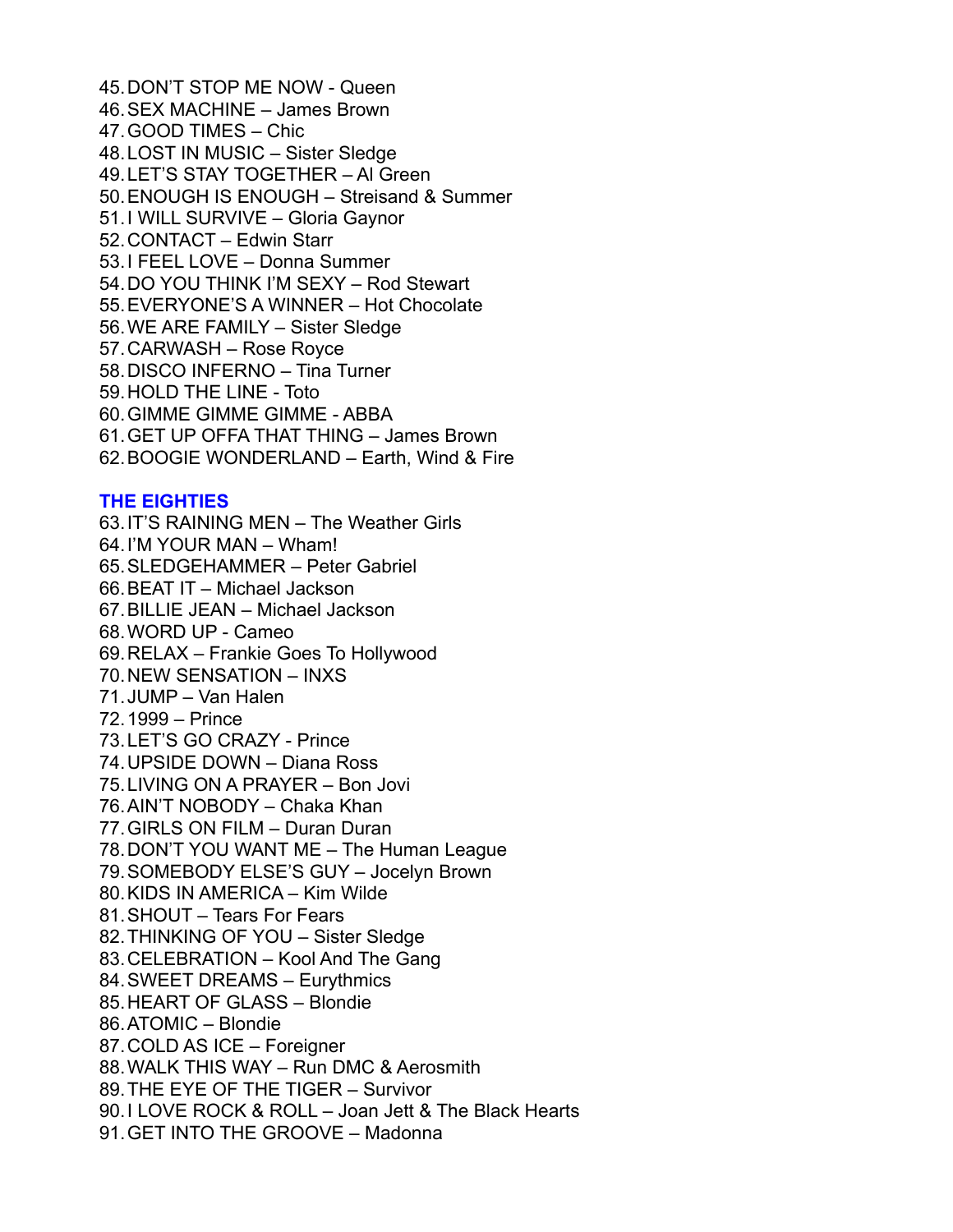92.TAINTED LOVE – Soft Cell 93.THE 80s MEDLEY 94.WALKING ON SUNSHINE – Katrina & The Waves 95.THE POWER OF LOVE – Huey Lewis & The News 96.SUMMER OF '69 – Bryan Adams 97.THE FINAL COUNTDOWN - Europe 98.DON'T GO – Yazoo 99.CUDDLY TOY - Roachford 100.SIMPLY THE BEST – Tina Turner 101.AINT NO STOPPIN US NOW – Mcfadden & Whitehead 102.YOU SPIN ME ROUND – Dead Or Alive 103.DON'T STOP BELIEVIN - Journey 104.I'M SO EXCITED – The Pointer Sisters 105.FAME – Irene Cara 106.PERSONAL JESUS – Depeche Mode 107.ARE FRIENDS ELECTRIC – Gary Numan 108.BLUE MONDAY – New Order 109.FOOTLOOSE – Kenny Loggins 110.SWEET CHILD OF MINE – Guns & Roses

### **THE NINETIES**

111.ROLL WITH IT – Oasis 112.MOVING ON UP – M People 113.CAN'T GET YOU OUT OF MY HEAD – Kylie Minogue 114.BRIMFUL OF ASHA - Cornershop 115.WONDERWALL – Oasis 116.YOU OUGHTA KNOW – Alanis Morrisette 117.FREE – Ultra Nate 118.FREEDOM – George Michael 119.ARE YOU GONNA GO MY WAY? – Lenny Kravitz 120.PLACE YOUR HANDS – Reef 121.BABY ONE MORE TIME – Britney Spears 122.GIVE IT AWAY – Red Hot Chili Peppers 123.DON'T STOP – Red Hot Chili Peppers 124.READY TO GO – Republica 125.SOMETHING GOT ME STARTED – Simply Red 126.GROOVE IS IN THE HEART – Dee-Lite 127.YELLOW - Coldplay 128.LET ME ENTERTAIN YOU – Robbie Williams 129.GIRLS & BOYS – Blur 130.FINALLY – Ce Ce Peniston 131.VOGUE – Madonna 132.WHO DO YOU THINK YOU ARE – The Spice Girls 133.CAN'T TOUCH THIS – MC Hammer 134.UNBELIEVABLE – EMF 135.SMELLS LIK TEEN SPIRIT - Nirvana

### **THE NOUGHTIES**

136.HAPPY – Pharrell Williams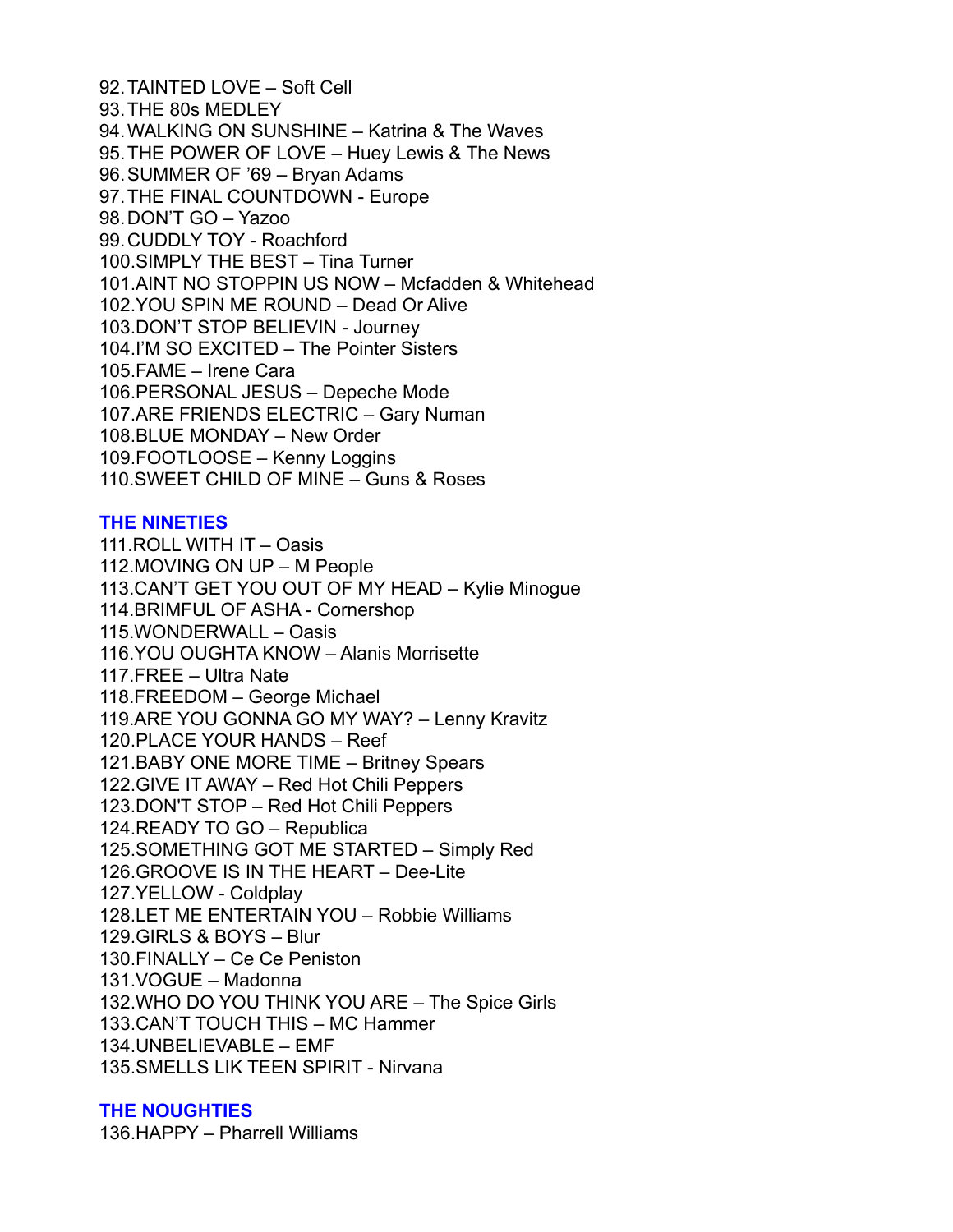137.UPTOWN FUNK – Mark Ronson & Bruno Mars 138.SHAKE IT OFF – Taylor Swift 139.ALL ABOUT THE BASS – Meghan Trainor 140.RATHER BE – Clean Bandit 141.BANG BANG – Jessie J & Ariana Grande 142.UMBRELLA – Rihanna 143.WE FOUND A LOVE – Rihanna 144.ONLY GIRL IN THE WORLD – Rihanna 145.TREASURE – Bruno Mars 146.LOCKED OUT OF HEAVEN – Bruno Mars 147.RUN AWAY BABY – Bruno Mars 148.GOOD FEELING – Flo Rida 149.BLURRED LINES – Robin Thicke 150.GANGNAM STYLE - Psy 151.HEAVEN – Emily Sande 152.TITANIUM – David Guetta 153.DYNAMITE – Taio Cruz 154.HOT & COLD/CALIFORNIA GIRLS/FIREWORK – Katy Perry 155.FORGET YOU – Cee Lo Green 156.SHINE – Take That 157.WRITTEN IN THE STARS – Tinie Tempah 158.MERCY – Duffy 159.SWAY – The Pussycat Dolls 160.JAI HO – The Pussycat Dolls 161.REHAB – Amy Winehouse 162.VALERIE – Amy Winehouse 163.CRAZY IN LOVE – Beyonce 164.POKER FACE – Lady GaGa 165.JUST DANCE – Lady GaGa 166.LET'S GET IT STARTED – The Black Eyed Peas 167.I GOT A FEELING – The Black Eyed Peas 168.HOT IN HERE – Nelly 169.AMERICAN BOY - Estelle 170.CRAZY - Gnarls Barkley 171.CAN'T GET YOU OUT OF MY HEAD – Kylie Minogue 172.RUBY – Kaiser Chiefs 173.HEY YA – Outkast 174.GOLD DIGGER – Kanye West 175.VERTIGO – U2 176.TAKE YOUR MAMA OUT – Scissor Sisters 177.THIS LOVE – Maroon 5 178.WHEN LOVE TAKES OVER – Kelly Rowland 179.SEX ON FIRE – Kings Of Leon 180.INDEPENDENT WOMEN – Destiny's Child 181.TAINTED LOVE – Marilyn Manson 182.COMING UP – Pink 183.SOMEBODY TOLD ME – The Killers 184.MR BRIGHTSIDE – The Killers 185.ROLLING IN THE DEEP – Adele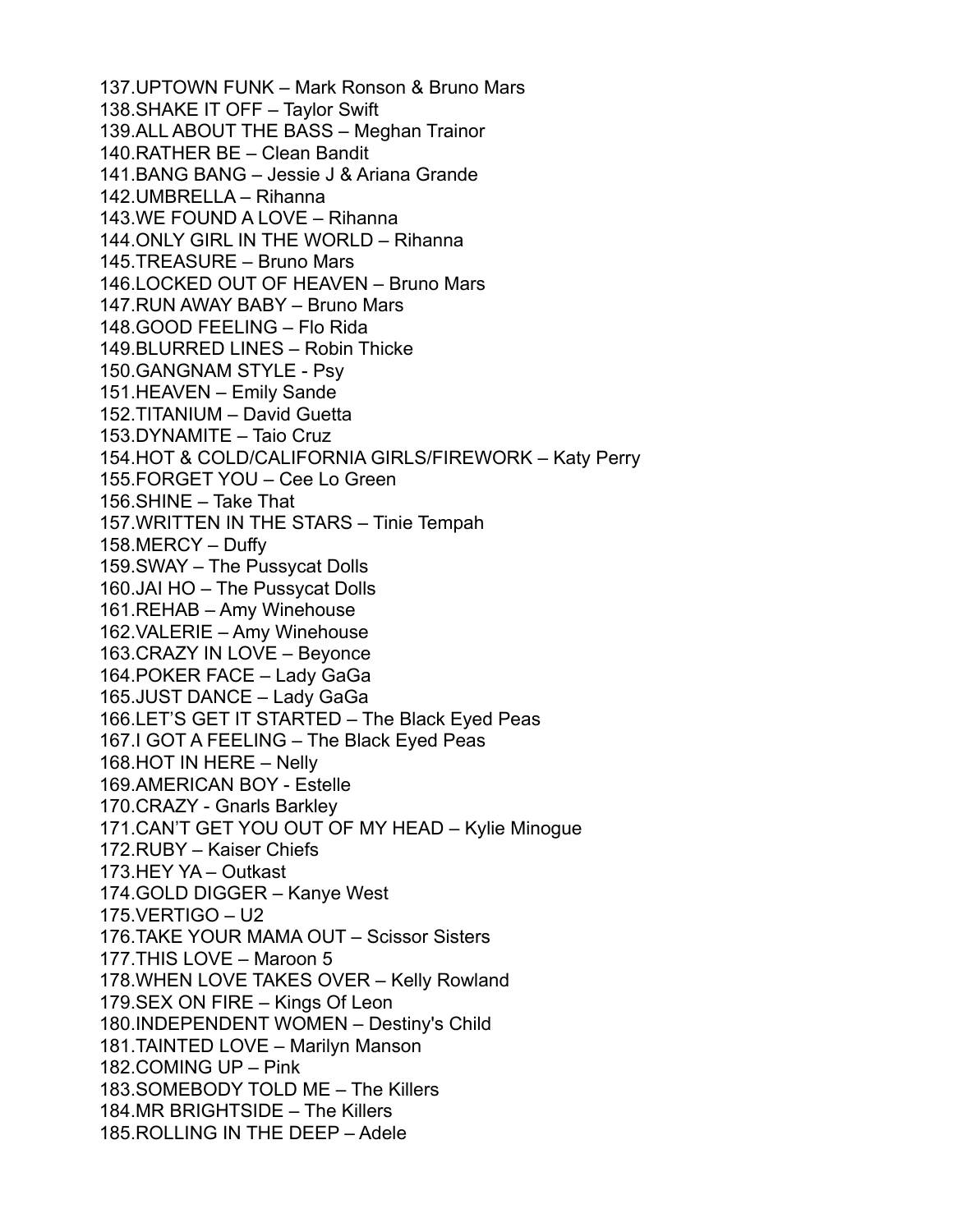186.MOVES LIKE JAGGER – Maroon 5 187.SEXY BACK – Justin Timberlake 188.YOU GOT THE LOVE – Florence & The Machine 189.GET LUCKY – Daft Punk, Pharrell & Nile Rodgers

#### **DINNER / AMBIENT MUSIC**

190.SAY A LITTLE PRAYER - Aretha Franklin 191.SOMEWHERE OVER THE RAINBOW – Eva Cassidy 192.THINKING OUT LOUD – Ed Sheeran 193.JAR OF HEARTS – Christina Perri 194.NOTHING LIKE THIS - Omar 195.RUN – Leona Lewis 196.HALLELUJAH – Jeff Buckley 197.SOMEWHERE ONLY WE KNOW - Keane 198.GET HERE – Oleta Adams 199.NOBODY DOES IT BETTER – Carly Simon 200.YOU MIGHT NEED SOMEBODY – Randy Crawford 201.LET'S GET IT ON – Marvin Gaye 202.LAST REQUEST – Paolo Nutini 203.BAYBLON – David Gray 204.THE FIRST CUT IS THE DEEPEST – Sheryl Crow 205.RUN BABY RUN – Sheryl Crow 206.YOU'RE BEAUTIFUL – James Blunt 207.DON'T KNOW WHY - Nora Jones 208.MORE THAN WORDS - Extreme 209.BLACK HORSE & THE CHERRY TREE – KT Tunstall 210.THE OTHER SIDE OF THE WORLD – KT Tunstall 211.TORN - Natalie Imbruglia 212.YOU'RE SO VAIN - Carly Simon 213.GIVE ME A LITTLE MORE TIME - Gabrielle 214.I TRY – Macy Gray 215.ONE HAND IN MY POCKET – Alanis Morrisette 216.I DON'T WANNA TALK ABOUT IT – Rod Stewart 217.RIGHT HERE WAITING – Richard Marx 218.I DON'T LIKE MONDAYS – Bob Geldof 219.NATURAL WOMAN – Aretha Franklin 220.ONE DAY I'LL FLY AWAY – Randi Crawford 221.BLACK VELVET – Alannah Miles 222.YOU'RE STILL THE ONE – Shania Twain 223.I DON'T KNOW WHY – Shawn Colvin 224.TALKING IN YOUR SLEEP – Chrystal Gayle 225.YESTERDAY – The Beatles 226.ANGELS – Robbie Williams 227.DON'T LOOK BACK IN ANGER – Oasis 228.IN MY PLACE – Coldplay 229.BETTE DAVIS EYES – Kim Carnes 230.ALONE – Heart 231.RUN AWAY – The Corrs